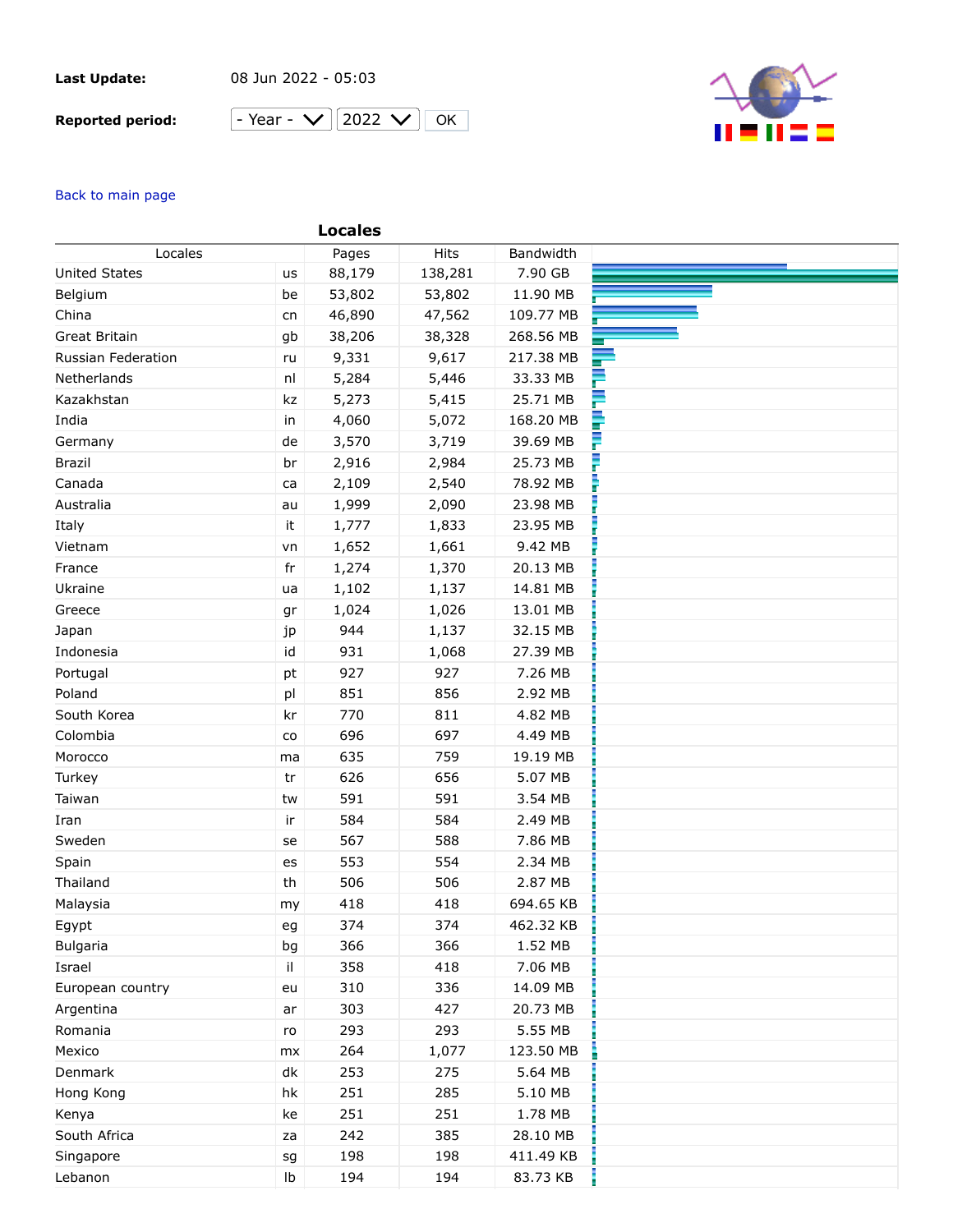| Hungary                     | hu        | 181 | 181 | 1.10 MB   |  |
|-----------------------------|-----------|-----|-----|-----------|--|
| Chile                       | cl        | 178 | 209 | 13.29 MB  |  |
| Sudan                       | sd        | 157 | 157 | 1.16 MB   |  |
| Switzerland                 | ch        | 156 | 157 | 1.02 MB   |  |
| Seychelles                  | SC        | 152 | 154 | 3.63 MB   |  |
| Virgin Islands (British)    | vg        | 142 | 142 | 262.23 KB |  |
| Austria                     | at        | 141 | 201 | 9.48 MB   |  |
| <b>United Arab Emirates</b> | ae        | 124 | 124 | 897.33 KB |  |
| Panama                      | pa        | 119 | 119 | 866.68 KB |  |
| Unknown                     | ZZ        | 104 | 105 | 1.02 MB   |  |
| Czech Republic              | CZ        | 103 | 103 | 1.13 MB   |  |
| Iceland                     | is        | 103 | 103 | 185.97 KB |  |
| Philippines                 | ph        | 102 | 132 | 4.23 MB   |  |
| Lithuania                   | It        | 98  | 98  | 1.36 MB   |  |
| Pakistan                    | pk        | 97  | 266 | 22.71 MB  |  |
| Azerbaidjan                 | az        | 93  | 93  | 700.36 KB |  |
| Laos                        | la        | 88  | 88  | 663.02 KB |  |
| Georgia                     | ge        | 87  | 87  | 648.58 KB |  |
| Tunisia                     | tn        | 84  | 84  | 55.71 KB  |  |
| Republic of Serbia          | rs        | 82  | 82  | 131.22 KB |  |
| Norway                      | no        | 79  | 100 | 886.53 KB |  |
| Moldova                     | md        | 77  | 104 | 2.92 MB   |  |
| Algeria                     | dz        | 74  | 74  | 51.36 KB  |  |
| Nepal                       | np        | 63  | 63  | 235.82 KB |  |
| <b>Barbados</b>             | bb        | 61  | 61  | 452.17 KB |  |
| Montenegro                  | me        | 61  | 61  | 56.38 KB  |  |
| Cyprus                      | cy        | 59  | 59  | 159.71 KB |  |
| Tanzania                    | tz        | 57  | 57  | 44.32 KB  |  |
| Macau                       | mo        | 55  | 55  | 85.95 KB  |  |
| Guatemala                   | gt        | 51  | 51  | 119.33 KB |  |
| <b>Belize</b>               | bz        | 51  | 51  | 383.39 KB |  |
| Saudi Arabia                | sa        | 51  | 51  | 488.66 KB |  |
| Uzbekistan                  | uz        | 49  | 49  | 135.63 KB |  |
| Somalia                     | SO.       | 49  | 49  | 368.78 KB |  |
| Brunei Darussalam           | bn        | 48  | 48  | 347.59 KB |  |
| Finland                     | fi        | 43  | 43  | 59.17 KB  |  |
| Macedonia                   | mk        | 42  | 42  | 87.32 KB  |  |
| Malta                       | mt        | 41  | 41  | 19.06 KB  |  |
| Slovak Republic             | sk        | 40  | 40  | 204.89 KB |  |
| Kyrgyzstan                  | kg        | 39  | 39  | 61.98 KB  |  |
| Mongolia                    | mn        | 37  | 37  | 45.43 KB  |  |
| Estonia                     | ee        | 37  | 37  | 546.67 KB |  |
| <b>Belarus</b>              | by        | 37  | 37  | 194.40 KB |  |
| Mauritius                   | mu        | 37  | 37  | 484.09 KB |  |
| Puerto Rico                 | pr        | 36  | 36  | 271.09 KB |  |
| New Zealand                 | nz        | 35  | 35  | 1.24 MB   |  |
| Latvia                      | l٧        | 34  | 34  | 627.48 KB |  |
| Zimbabwe                    | ZW        | 34  | 34  | 182.49 KB |  |
| Curacao                     |           | 34  | 34  | 4.13 MB   |  |
|                             | CW        | 32  | 78  | 5.44 MB   |  |
| Angola                      | ao        | 31  | 32  |           |  |
| Slovenia                    | si        |     |     | 433.47 KB |  |
| Luxembourg                  | lu        | 28  | 28  | 43.13 KB  |  |
| Sri Lanka                   | Ik        | 28  | 28  | 505.87 KB |  |
| Swaziland                   | <b>SZ</b> | 27  | 27  | 5.93 KB   |  |